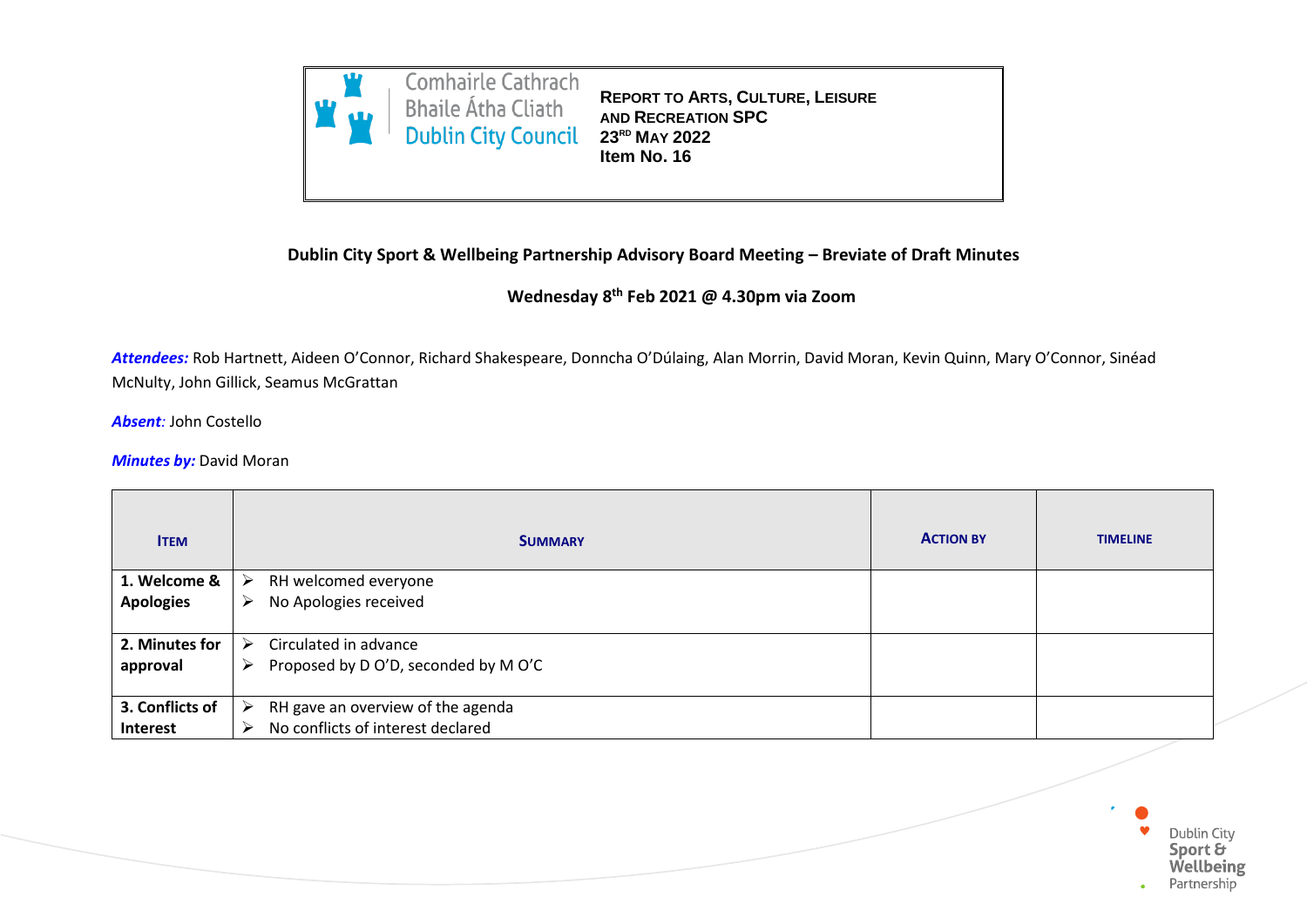| 4. DCSWP<br><b>Management</b><br>Update | Aideen provided a programmes & services and general operational update, covering<br>➤<br>the following items:                                                                                                                                                                                                                                                                                                                                                                                                                                                                                                                                               |
|-----------------------------------------|-------------------------------------------------------------------------------------------------------------------------------------------------------------------------------------------------------------------------------------------------------------------------------------------------------------------------------------------------------------------------------------------------------------------------------------------------------------------------------------------------------------------------------------------------------------------------------------------------------------------------------------------------------------|
|                                         | Lord Mayor's 5 Alive (10 <sup>th</sup> Year)<br>Operation Transformation 5K run in Phoenix Park (19th Feb)<br>Promotion of lead-in/pathway programmes i.e. parkrun, couch to 5K, walking<br>programmes<br>Cycling without Age<br>Women in Sport Week $7th - 12th March(GAGA events will occur this week)$<br>12 week Mini Marathon lead-in programme<br>School's Cross Country Programme to finish during Active Schools Week (end of<br>April)<br>After-School programmes                                                                                                                                                                                  |
|                                         | DCSWP Hub is due to launch in the coming weeks<br>Newsletter detailing activities in Q4 2021 to be produced & circulated later this<br>month<br>It is hoped that the Active Cities Local Lead will be in place in Q2 or Q3 2022.<br>Logo and brand identity will be established shortly<br>End of year activity and financial reports sent to Sport Ireland by the deadline of<br>31/01/22<br>2 separate grants (Return to Sport [Covid] and Sport for Young People) will<br>administered in 2022<br>DAF 2022: no decision from Sport Ireland to date on applications.<br>RH questioned what impact a return to sport has had on programmes and facilities. |
|                                         | ➤<br>Aideen: Number of participants in programmes will be kept at a safe and manageable<br>level. There is now more of an awareness around DCSWP and what we deliver.                                                                                                                                                                                                                                                                                                                                                                                                                                                                                       |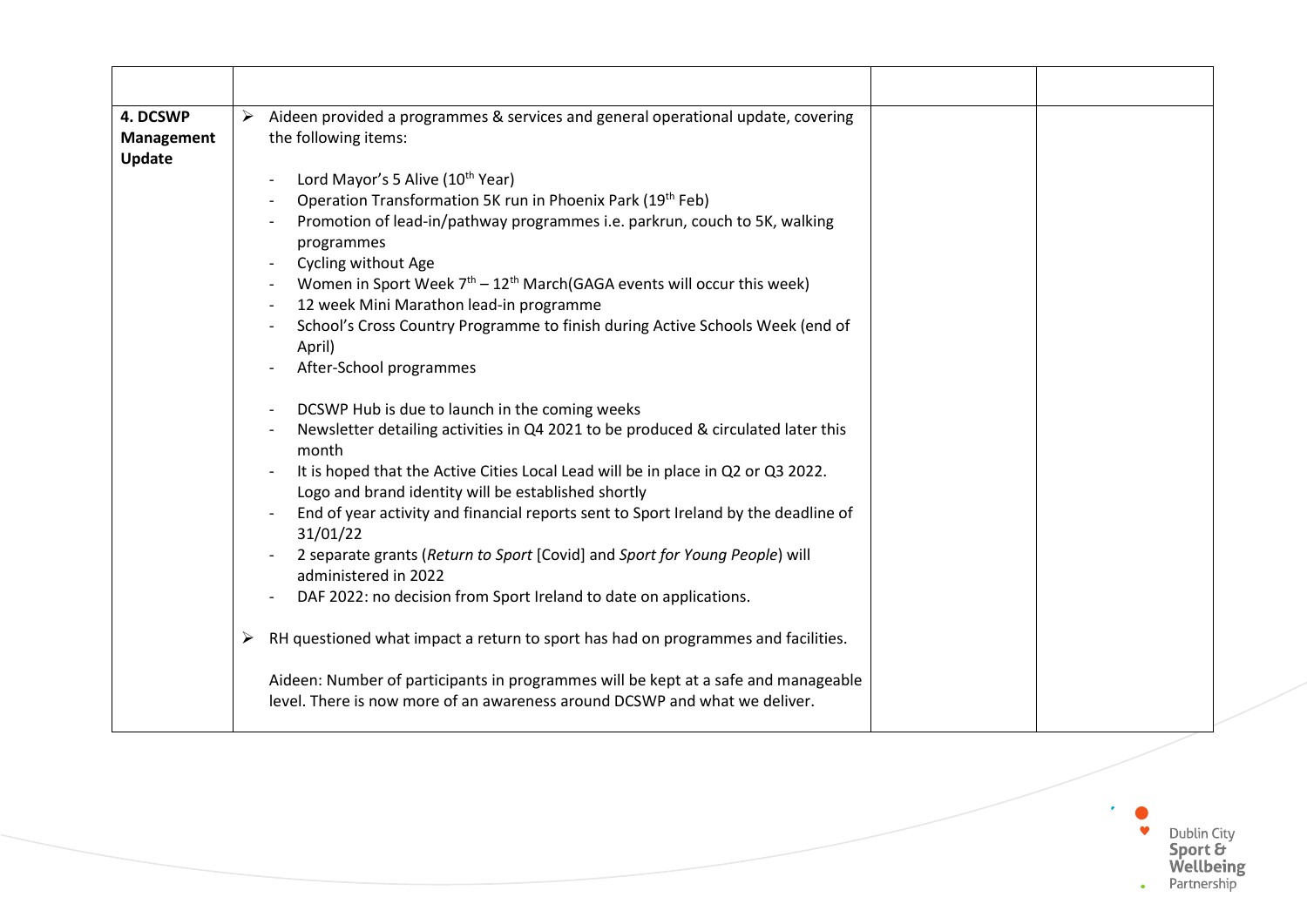|                                         | Donncha: Facilities are operating at full capacity, staff are working within protocols,<br>customer confidence is returning with attendances growing.                                                                                                                                                                                                                            |                           |
|-----------------------------------------|----------------------------------------------------------------------------------------------------------------------------------------------------------------------------------------------------------------------------------------------------------------------------------------------------------------------------------------------------------------------------------|---------------------------|
| 5. Strategic<br><b>Review</b><br>Update | The terms of reference pertaining to this review of DCC's Sport & Recreation Services<br>➤<br>are currently being established. A detailed report on progress is expected to be<br>available by the end of Feb.                                                                                                                                                                   | Donncha                   |
| 6. Governance                           | <b>6.1 Terms of Reference</b>                                                                                                                                                                                                                                                                                                                                                    |                           |
|                                         | Alan requested feedback from members for the revised DCSWP Advisory Board<br>➤<br>Terms of Reference doc circulated in advance.                                                                                                                                                                                                                                                  |                           |
|                                         | M O'C – recommendation to formally incorporate an annual board review as a stated<br>➤<br>objective in the TOR. Agreed.                                                                                                                                                                                                                                                          | Alan                      |
|                                         | KQ - with reference to the Annual Service Delivery Plan, is it achievable to display<br>➤<br>KPI's to the board? Agreed.                                                                                                                                                                                                                                                         | Aideen, Alan, David       |
|                                         | SMcG - why was the role of the co-ordinator/general manager included in TOR? AM<br>➤<br>explained it's there to distinguish between the roles & responsibilities of the board<br>versus the co-ordinator/general manager.                                                                                                                                                        |                           |
|                                         | <b>6.2 Board Composition</b>                                                                                                                                                                                                                                                                                                                                                     |                           |
|                                         | Richard Fahey (Tennis Ireland) has stepped down from the board.<br>➤                                                                                                                                                                                                                                                                                                             |                           |
|                                         | General view is that Board must include a senior official from each of three largest<br>➤<br>NGB's in terms of participation (FAI, IRFU, GAA). To that end, RH will speak to John<br>Costello regarding his ongoing availability to represent Dublin GAA on the Board.<br>Formal letter to be sent to FAI inviting the Grassroots Director, Ger McDermott, to<br>join the Board. | Rob/Aideen/Alan/<br>David |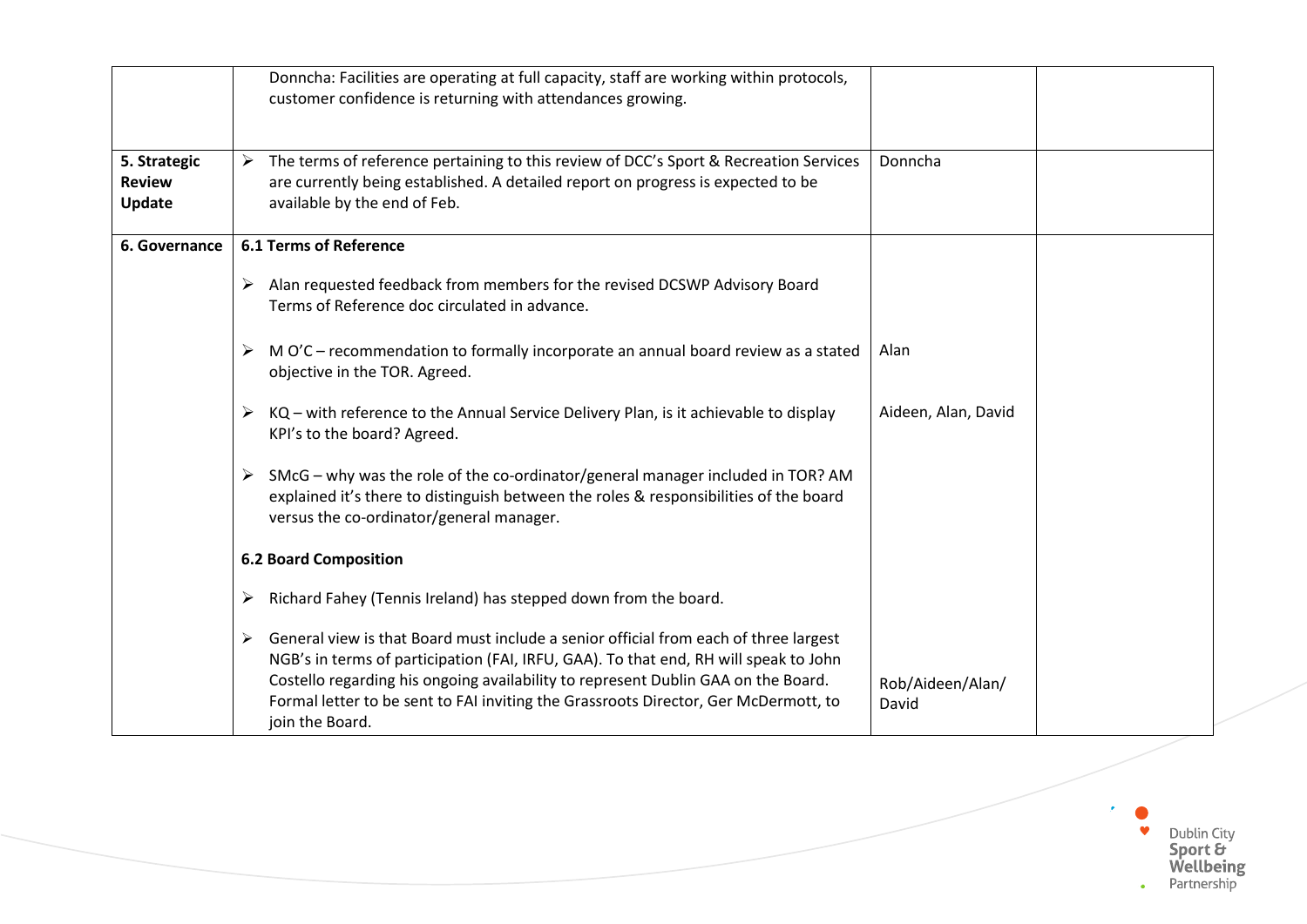|   | A female representative from Swim Ireland with a remit over the developmental side<br>is desirable. RH will speak to Swim Ireland CEO.                                                                  | Rob                   |  |
|---|---------------------------------------------------------------------------------------------------------------------------------------------------------------------------------------------------------|-----------------------|--|
|   | A female representative from the HSE/Healthy Ireland is desirable. Formal letter to<br>be drafted.                                                                                                      | Aideen/Alan/<br>David |  |
| ➤ | Education Sector - Christy O'Shea from TUD was identified as the desired candidate.<br>A formal letter of invitation will be sent.                                                                      | Aideen/Alan/<br>David |  |
|   | Council - A second Dublin City Councillor that sits on the Arts, Culture, Leisure &<br>➤<br>Recreation SPC is desirable, preferably a female for gender balance. D O'D to follow<br>up on this with RS. | Donncha               |  |
| ≻ | Inclusion Sector - Sarah Hewitt from St. Michael's House was nominated as the<br>preferred candidate. A formal letter of invitation will be sent.                                                       | Aideen/Alan/<br>David |  |
| ➤ | Ideally there would be 14 on the board made up of a min 6 men and 6 women.                                                                                                                              |                       |  |
|   | Other suggestions included a high performance athlete, someone to represent<br>➤<br>minority ethnic groups & a representative for youth services.                                                       |                       |  |
| ➤ | It is hoped that the new members will be in place by the April meeting. The current<br>board will be updated accordingly.                                                                               |                       |  |
|   | <b>6.3 Governance Sub-Committee</b>                                                                                                                                                                     |                       |  |
| ➤ | Minimum of 1 meeting a year. M O'C & S McN will continue on the committee and<br>KQ has also agreed to join.                                                                                            |                       |  |
|   |                                                                                                                                                                                                         |                       |  |